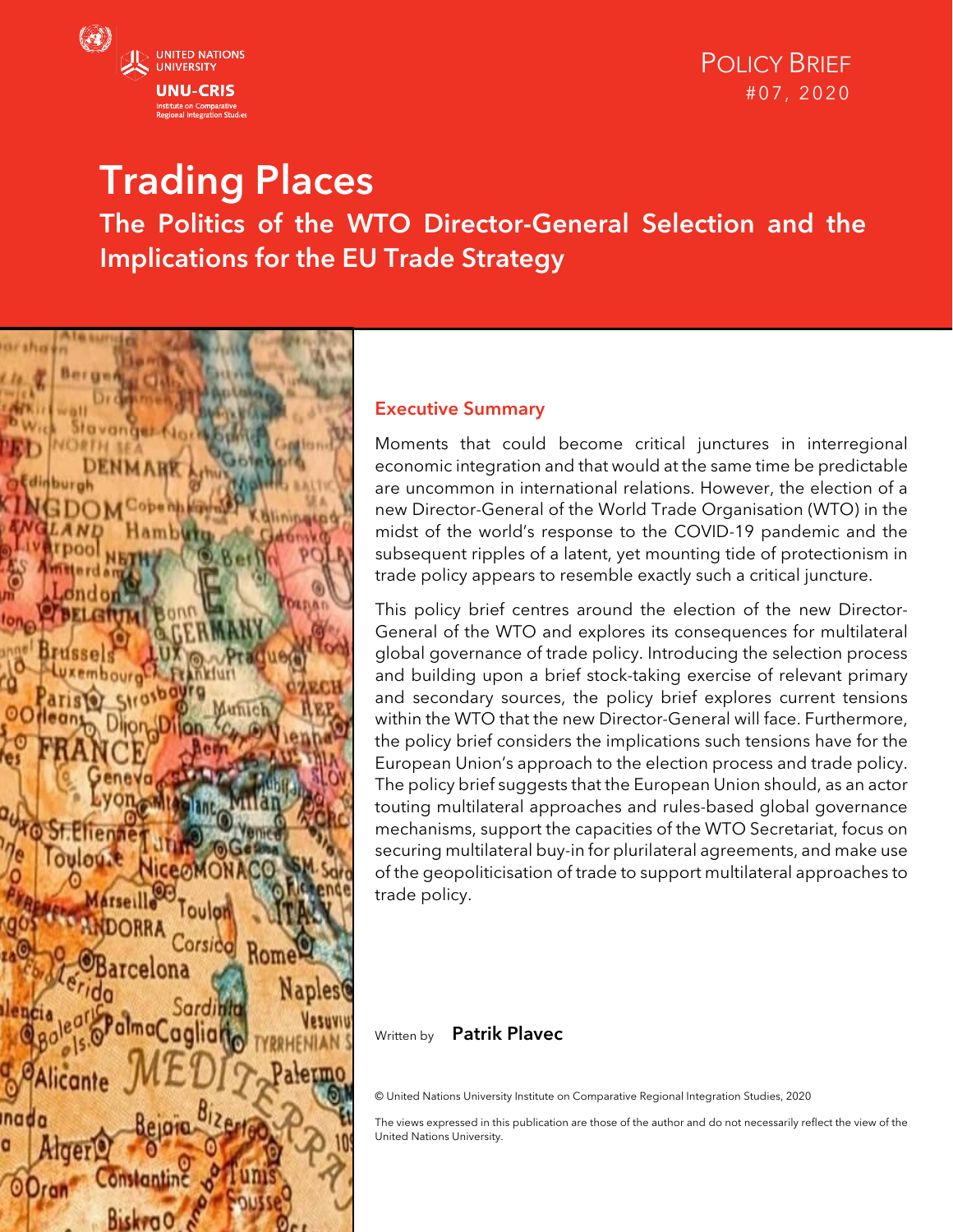### Introduction

Following the trade-liberalising rounds of the General Agreement on Tariffs and Trade, the World Trade Organisation has been an institutionalised "node of global governance" or "global regulatory networks" for multilateral processes of trade liberalisation since its inception in 1995 (Picciotto, 2011, p. 300). Having completed only one global trade negotiation in 25 years, the negotiation function of the WTO has been struggling to deliver a conclusion to the Doha "Development" Round, which reached a (later revisited) impasse following a collapse of negotiations during a Ministerial Conference in Cancún in 2003 (The Economist, 2020). The function of adjudicating trade disputes has also recently been challenged when the Trump Administration accused the Appellate Body of judicial overreach in February this year (United States Trade Representative, 2020, p. 4). Subsequently, the United States refused to appoint new members of the Appellate Body. This has rendered the Appellate Body defunct, prompting the EU and other WTO members to establish a substitute plurilateral "Multi-party Interim Appeal Arbitration arrangement", which became operational in August with 20 other WTO member states participating alongside the EU (European Commission, 3 August 2020). The Appellate body crisis shortly preceded the rapid worldwide spread of the new coronavirus,

which prompted many economies to introduce export restrictions, targeting mostly personal protective equipment (PPE) exports (WTO, 29 April 2020, p. 1). The crisis has caught WTO member states-off guard, with many notifications of new measures left incomplete. Their surprise was compounded when the last Director-General, Robert Azevêdo announced his intention to step down one year ahead of the end of his mandate so as to decouple preparations for negotiations during the 12th Ministerial Conference from the Director-General selection process (WTO, 14 May). With the Commission for Trade, Valdis Dombrovskis announcing a new trade policy communication of the European Commission to come out in early 2021, the selection of the Director-General will have important consequences for the EU's new strategic direction on trade policy (European Commission, 21 September 2020).

# The WTO Director-General Selection Process

The decision of the Director-General to step down triggered a selection process defined by a 2002 document detailing the Procedures for the Appointment of Directors-General. The document itself is a result of previous struggles to achieve consensus on a single director general, prompting The Economist to describe the inability to select a new Director-General during the 1999 selection process as "both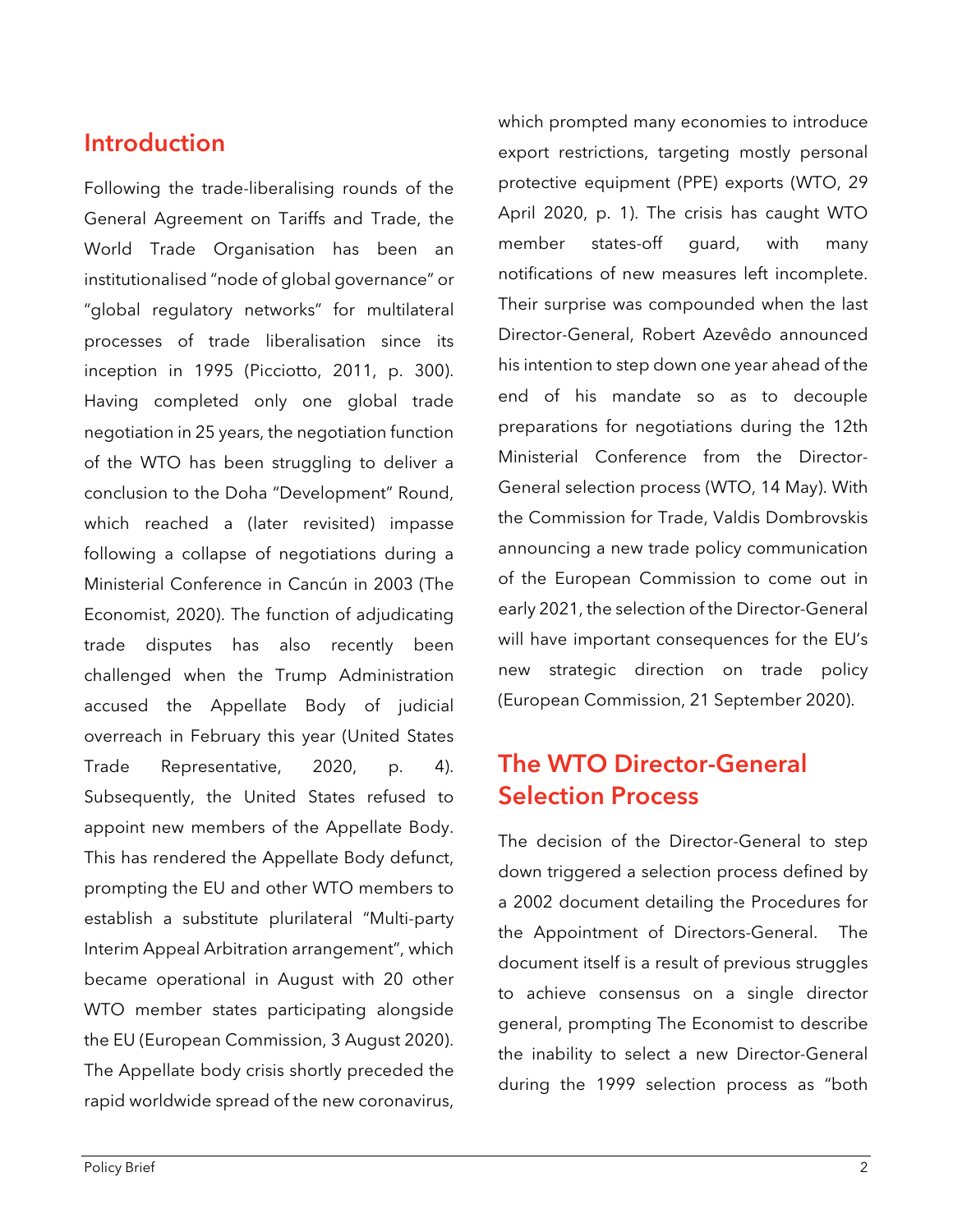tragedy and farce" (The Economist, 1999). The process is spearheaded by the Chairman of the General Council, currently David Walker of New Zealand, who is assisted by the chairs of the Dispute Settlement Body and the Trade Policy Review Body (VanGrasstek, 2013, p. 522). According to the procedures, the nominees (put forward by WTO member states) firstly make themselves known to the General Council where they put forward a brief presentation as well as vision for the WTO (WTO, 2003). Following this initial phase, the facilitators invite each Member State for a "confessional", during which they ascertain each member's preferences, so as to "encourage and facilitate the building of consensus" on a final candidate (Van Grasstek, 2013, p. 522). After each of three consultation rounds, the facilitators winnow out the field of candidates from the initial eight candidates to five and then two candidates before a consensus is reached on which candidate would become the 7th Director-General.

The current estimated date of announcement of the selected candidate is November 7th (Financial Times, 18 September 2020). The date follows shortly after the US election and signals the cooccurrence of geopolitically significant executive appointments. The role of the Director-General is notable because of an absence of a "job description" (Blackhurst, 2012, p. 142). The performance of the function of the Director-General therefore depends significantly on the "charisma, professional strengths, ability to interpret governmental trends and interests, and personal relationship with the accredited ambassadors" (Lacarte, quoted in VanGrasstek, 2013, p. 518). Trade practitioners and delegation officials' preferences reported by Fiorini et al. suggest that a high degree of experience in managing organisations, political experience, economic training and WTO experience are the most desirable attributes, as are close connections to large capitals, business and international organisations. (Fiorini et al., 2020, pp. 2-6).

# The Politics of the Director-General Selection Process

While each Director-General "carves out their role" throughout their term, due to the "member-driven" nature and consensus-based decision making of the WTO, there are political conditions for selection linked to the issues directly facing the WTO today. While according to Fiorini et al. trade practitioners agree that "making the Appellate Body operational again" and reforming dispute settlement are the highest priorities for institutional reform of the WTO, the consensus decision on the new Director-General is bound to result in a candidate that will be favourable to the concerns of the US, China, the EU as well as to developing countries' concerns (Fiorini et al., 2020, pp. 7-8).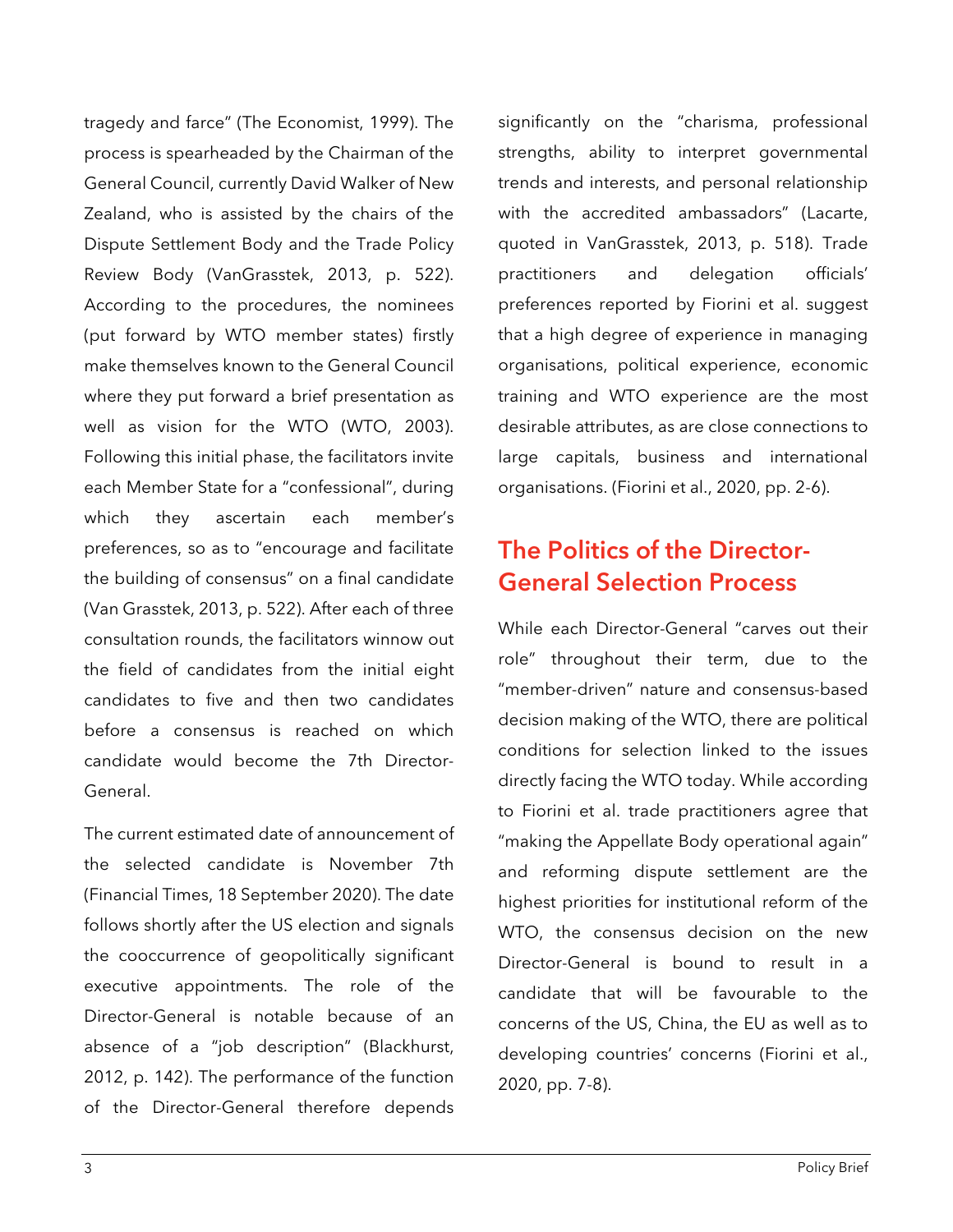Since the EU also places fixing the dispute settlement system and a "profound reform of the organisation" high on the list of its priorities, and has also been a target of many formal WTO disputes, the winning candidate can be expected to make reforming the organisation a leading priority (European Commission, 21 September 2020). At the same time, the candidate cannot alienate the rest of the 164 WTO Member States by being too acquiescing of the major trade powers' demands for reform. This is because Directors-General have so far played the role of an "honest broker" between the members' interests, brokering compromise and occasionally offering starting points for negotiations. An illustration of this is the 2008 "Lamy Draft", which served as a starting point for negotiations (VanGrasstek, 2013, p. 526). A more recent example of how a Director-General can use soft power to directly influence the success of a negotiation is the conclusion of a Trade Facilitation Agreement during the Ministerial Conference in Bali in 2013. Aware of the negotiating member states' red-lines, Director-General Azevêdo was able to present a compromise text at a moment when time was running out on a draft agreement that was in its 17th iteration after 10 years of trade facilitation negotiations (World Economic Forum, 2020).

The role of an honest broker, however, creates a potential for tension should the Director-General also be supposed to act as a "guardian of the system" alongside the WTO Secretariat,

Policy Brief 4

since this approach is bound to require the Director-General to contravene some Member States' negotiating positions or interests (Blackhurst, 2012, pp. 157-159). The divisive issue of the Director-General's appropriate responsibilities is accompanied by a relative structural stagnation of the WTO secretariat, which saw the number of staffers involved in negotiations increasingly outnumbered by the number of WTO Member State representatives (Elsig, 2010, pp. 504, 508). Whilst the WTO staff is highly qualified, the WTO has long maintained one of the smallest secretariats of any international economic organisation, with an approximate number of 650 employees compared to the World Bank's 10,000 employees and the IMF's 2,400 (Blackhurst, 2012, p.146).

In addition to bureaucratic, resource and legalpolitical constraints, similarly challenging appear the structural and latent substantive issues facing the WTO. One such issue is a recent resurgence of protectionist measures. The covid-19 pandemic as well as the "Phase-I deal" between the US and China ratified in January 2020 have both limited the impact of the high-profile trade dispute between the US and China, as both focus on economic recovery. Nevertheless, the fundamental domestic as well as institutional reasons for the pursuit of a protectionist trade policy and demands of WTO reform on the part of the US remain present. To illustrate, the US saw between a third and 60%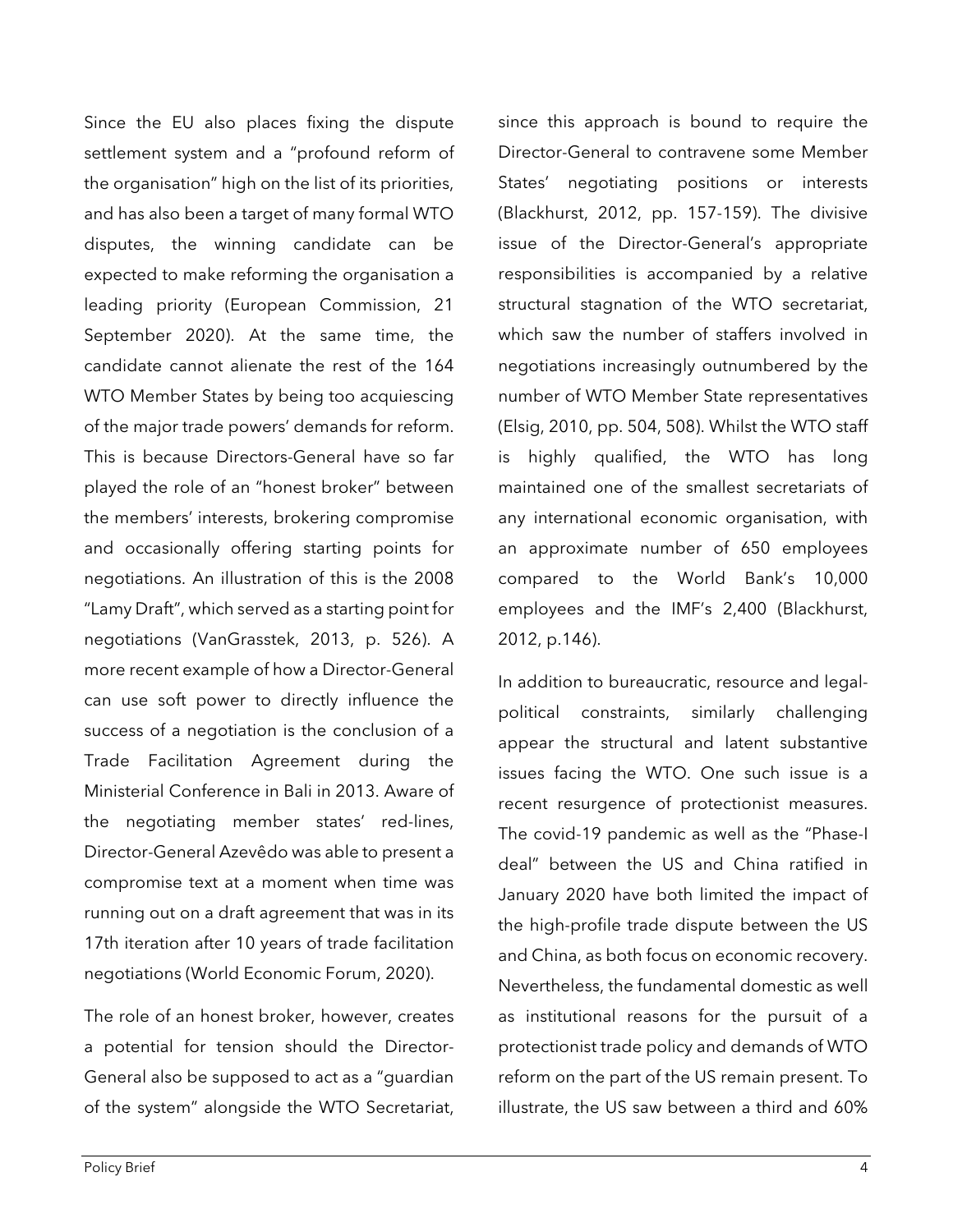of its trade remedies between 2002 and 2019 challenged through a formal WTO dispute (Bown, 2020). With worsening economic prospects following the fallout of the pandemic, which has already seen merchandise trade volumes fall by 14.3% in the second quarter of 2020, protectionist tendencies are likely to increase in their intensity (WTO, 23 September 2020).

While staying far beneath the severity of protectionist measures following the Great Depression, the number of protectionist measures imposed by G20 economies following the 2007-2009 Great Recession has quadrupled between 2009 and 2016 (Evenett and Fritz, 2016, p. 34). Fuelled by political concerns about competitiveness of domestic exporters, employment losses due to offshoring, and unequal distribution of gains from trade liberalisation, the Trump administration's escalation of a trade war with China and threat thereof towards the EU further signal an important departure from viewing the WTO as the nexus for resolving trade disputes (Autor, Dorn and Hanson, 2015, p. 624). The move indicates that if the EU wishes to maintain the WTO as the centre of multilateral trade negotiations and trade dispute settlement, it needs to secure buy-in from developing countries and the US alike.

The inability to conclude the Doha Development Round negotiations indicates a divergence of the Member States' preferences for trade negotiations. The latest Ministerial Conference in Buenos Aires presented a shift from a single undertaking approach emerging from complex negotiations between all members towards variable geometry (Hannah et al., 2018, p. 2594). The disagreement concerning issues beyond tariff liberalisation, concerning micro, small and medium-sized enterprises or investment facilitation for development, has prompted the EU to support plurilateral agreements, such as the Agreement on Government Procurement, or to pursue the issues bilaterally through Free Trade Agreements. To illustrate, Horn Mavroidis and Sapir indicated as early as 2010 that the EU's preferential trade agreements featured "almost four times as many instances" of provisions "going beyond the current WTO mandate altogether" than US agreements (Horn, Mavroidis and Sapir, 2010 p. 1586). The clauses beyond the WTO mandate concern among others competition or labour standards issues.

Whilst such "beyond-the-border" issues touch upon politically sensitive issues, such as subsidies or forced transfer of technologies, it is also necessary to address the existing "knowledge trap", whereby the "limited analytic capacity of developing countries both in Geneva and their capitals" could facilitate a departure from technical discussions towards politically loaded exchanges. (Wolfe, 2008, pp. 298, 343). To illustrate, Elsig notes that in 2006,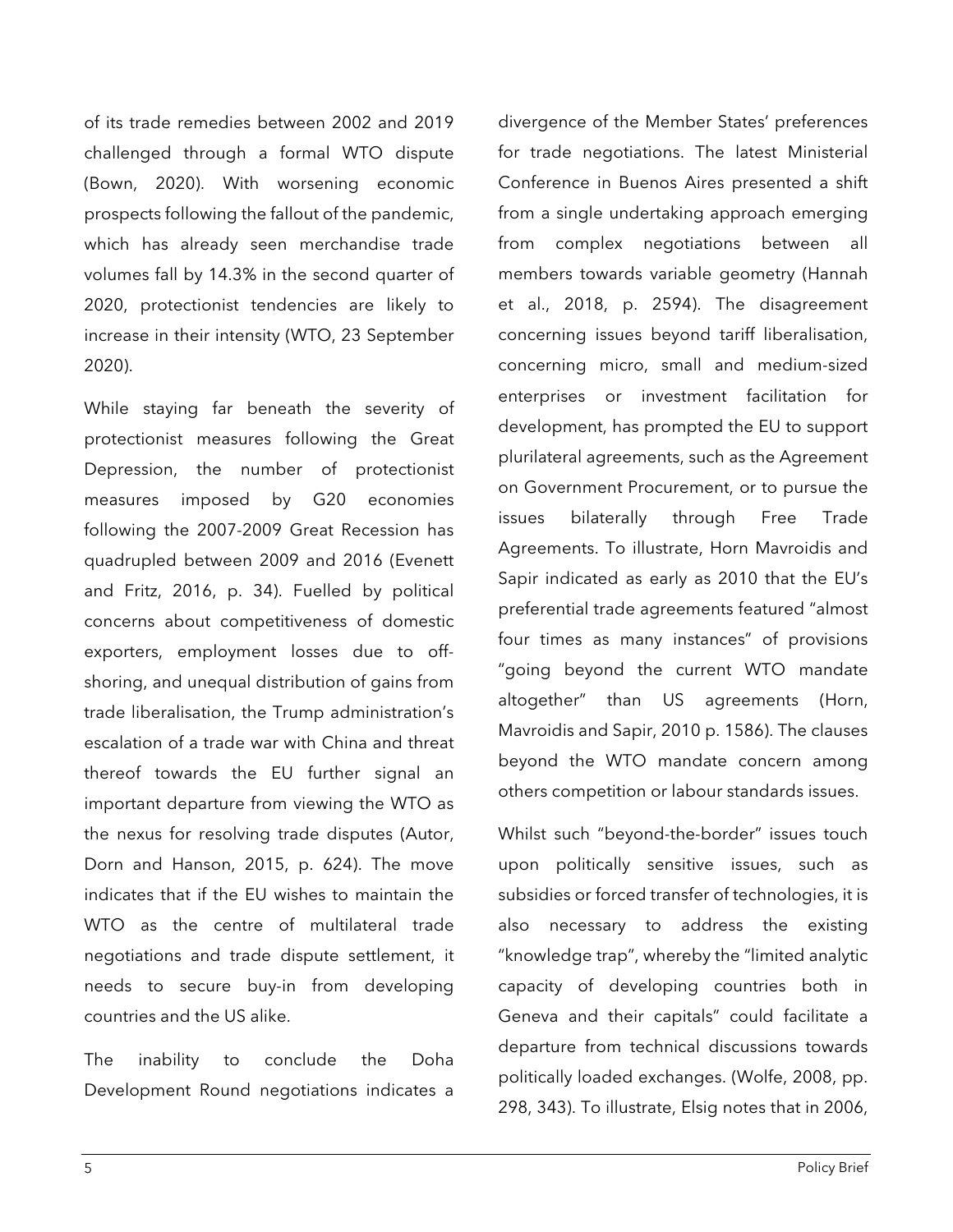17 Member States still lacked a permanent representation in Geneva and 80 missions had fewer than five trade diplomats (Elsig, 2010, pp. 504-505). In comparison, the European Commission and its Member States had a total of 146 trade diplomats at the time. This inequality in analytical capacity creates a propitious moment for supporting an expansion of the WTO secretariat to support a better representation of nationals of developing countries in its ranks.

That such divergences and the increasing complexity of the international trade regime will be on the top of the new Director-General's agenda is clear from the resignation speech of Director-General Azevêdo. His speech indicates that the new Director-General will shape the strategic direction of preparations for the upcoming 12th Ministerial Conference, which should tackle an "ambitious and transformative" set of goals set by the members, including matters of WTO reform (WTO, 31 August 2020).

After the first round of winnowing, five candidates remained. The next round of "confessionals" was concluded on October 6th. Whilst references to the chances of the two remaining candidates are conditioned upon the negotiation strategies of individual WTO Member States, Reinsch expected that the highest chances to become the next Director-General lay with Amina Mohamed of Kenya, Yoo Myung-Hee of South Korea and Ngozi OkonjoIweala of Nigeria (Reinsch, 2020). The EU has decided to throw its weight behind Dr. Ngozi Okonjo-Iweala and Ms Yoo Myung-Hee (Bloomberg, 2020). On October 8th, the WTO announced that Ngozi Okonjo-Iweala and Yoo Myung-Hee were indeed the final two candidates considered following the second round of consultations (WTO, 8 October 2020). It is thus likely that the next Director-General could be a representative of a developing country. The proposition of the two final candidates also concurs with the findings of Fiorini et al., who find that respondents from to their survey who are underrepresented at the WTO assigned the highest priority to regional diversity (Fiorini et al., 2020, p. 4).

# Challenges for the EU

From the remarks of the Executive Vice President of the European Commission, Valdis Dombrovskis, it is clear that the EU continues to support the WTO and ranks "fixing the dispute settlement system", "reinitiating global trade negotiations" and "addressing the current challenges of international trade" as its three main priorities for WTO reform (European Commission, 21 September 2020). To this end, the EU also supports the selection of a Director-General that would "enjoy the trust of WTO membership" and "present balanced views that reflect the diverse nature of the WTO Membership".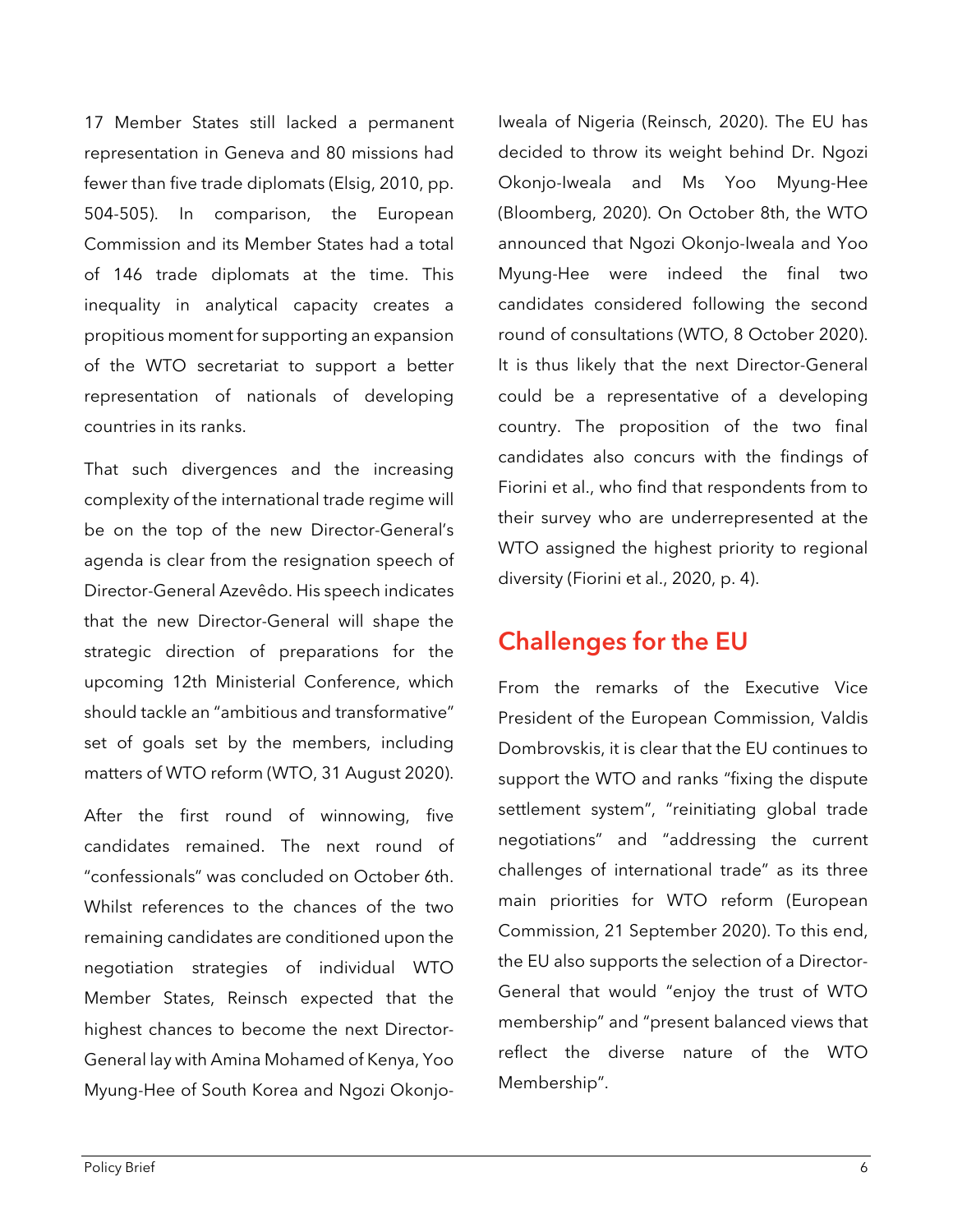The challenge facing the EU is that of ensuring that other countries across levels of development and regional groups make the same institutional choice in global commerce. Jupille et al. consider states as making a boundedly-rational choice when deciding to "use, select, change, and create" (Jupille et al. 2013, pp. 40-49). The latest EU trade strategy considers the WTO rulebook as "the foundation of the world trading order" and a "cornerstone" of EU trade policy (European Commission, 2015, p. 27). It is therefore a crucial challenge for the EU to ensure that all actors maintain their belief in changing the WTO, rather than in creating an alternative organisation. At the same time, states, as well as the EU, will be under ever closer public scrutiny. This is illustrated by that fact that as many as 360 representatives from 170 civil society organisations from 52 countries attended the most recent Ministerial Conference in Buenos Aires (Hannah et al., 2018, pp. 2592-2593).

Many of the specific challenges to tackle concern the threat of paralysing politicisation of the organisation stemming from "growing membership, broadened mandate in sensitive areas and rising public profile" (Reich, 2005, p. 813). Echoes of this politicisation resonate through recent criticism raised by the United States Trade Representative (USTR) Robert Lighthizer, whose recent proposals aim to rectify the WTO impasse by imposing limitations on special and differential treatment (SDT) for developing countries as well as reforming the stalling dispute settlement system. The latter in the USTR's view inhibits the incentive of countries to negotiate new trade agreements, shifting the focus exclusively on the WTO's dispute settlement function (Lighthizer, 2020). Limits on SDT would mainly concern newly industrialised countries, namely China and India.

# Policy Recommendations

Maintaining proactive leadership within the multilateral trade order will be key for maintaining the EU's ability to steer the governance of global trade. To this end, the EU should seek to support the new Director-General in their tasks to overcome stagnation of the organisation that could lead to further disintegration and prompt states to create alternative fora for managing trade. To this end, the EU can use its diffuse powers, established bilateral relations and ongoing trade negotiations to raise the issue of support for the WTO. Ahead of the European Commission's publication of a new trade policy communication in early January next year, the Commission should consider the following concrete steps, some of which reflect the conclusions of the 2004 Sutherland Report on the reform of the WTO (Sutherland et al., 2004).

#### 1) Empower the Director-General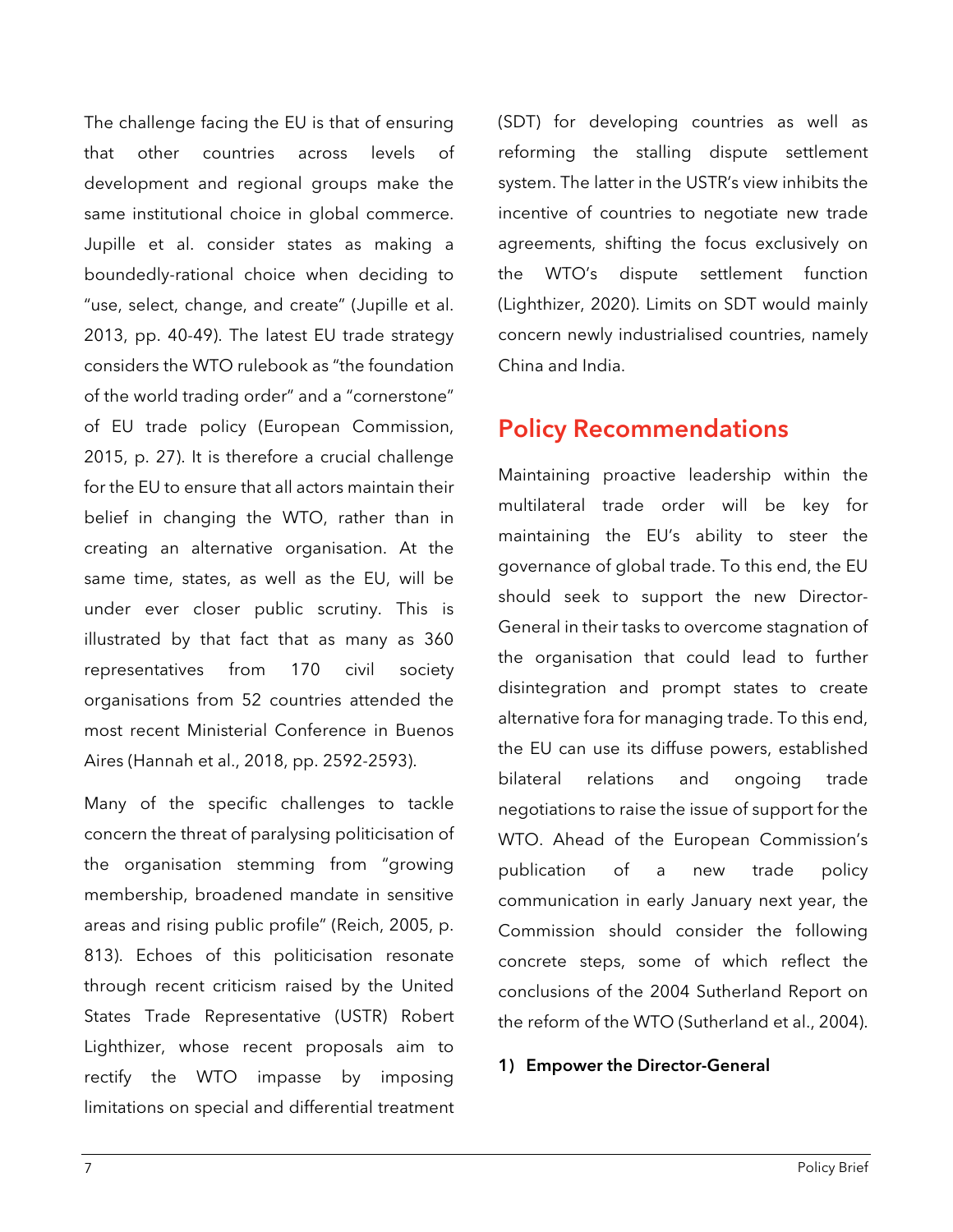Should either of the two candidates identified above take the seat of the Director-General, it would provide a unique opportunity for the EU to earn credit amongst WTO Members for supporting a Director-General coming from a region traditionally underrepresented in global commerce. Empowering the Director-General by actively encouraging proposals for WTO reform could thus establish a cascading momentum necessary for structural reform.

### a. Raise the issue of expanding the WTO **Secretariat**

Europeans currently occupy over 380 out of the 650 positions within the WTO Secretariat. The ascendancy of a new Director-General provides a unique opportunity to expand the WTO Secretariat and to delegate more analytical and assessment functions to the Secretariat. The presence of a Director-General from a region less represented within the WTO bureaucracy could earn sufficient trust of WTO Members with limited analytical or staffing capacity to expand the WTO Secretariat. This expansion would allow them to better "exercise extra-legal political and normative pressure" (Shaffer, 2005, p. 433). Additionally, an expanded secretariat under the new Director-General could also expand

technical assistance provision to assist smaller countries with technical challenges concerning information gathering ahead of launching disputes while maintaining neutrality.

### b. Support alleviation of WTO resource constraints

The annual budget of the WTO saw almost no change in its nominal value since 2009. Whilst this development tracks stagnating merchandise trade volume, the EU should consider supporting a fundraising campaign following the new Director-General's assumption of the office in order to alleviate resource constraints of the WTO Secretariat and to provide the Director-General with discretion over the additional spending (cf. Hall and Woods, 2018, pp. 875-876). The EU should also support secondments from other international organisations for technical assistance programmes, such as the World Bank and UNCTAD to reduce tension between the role of the secretariat as a guardian of the system and as an honest broker in trade negotiations.

### 2) Multilateralise plurilateral agreements where possible

Ensuring that more countries subscribe to future and existing plurilateral agreements would increase opportunity costs for the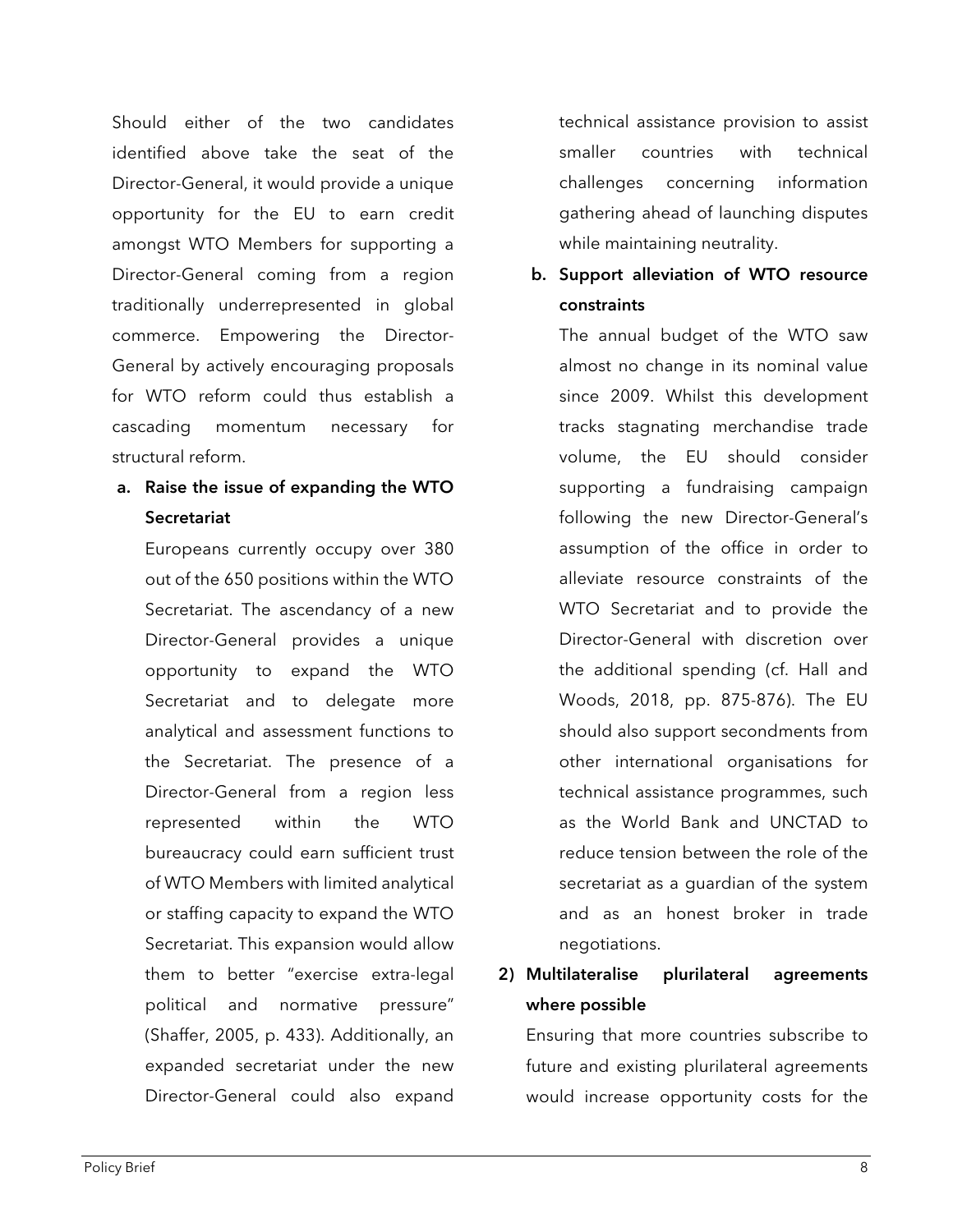United States and other vacillating WTO Members, whose active presence is crucial to the functioning of global commercial governance at the WTO. This would make it more difficult for states to opt for the "creation" of new institutions, maintaining the WTO as the focal point for engagement and reform. The multilateralization of such agreements could be facilitated by adopting a variable geometry approach (Vickers, 2013, p. 1).

3) Make use of the geopoliticisation of trade to support multilateralism

The EU's trade and investment policy is increasingly becoming an "essential tool of geopolitics" (Meunier and Nicolaidis, 2019, p. 106). With trade agreements being interspersed with non-trade clauses and objectives, the EU should consider using increased support for the multilateral regime as a condition for the conduct of its bilateral trade policy.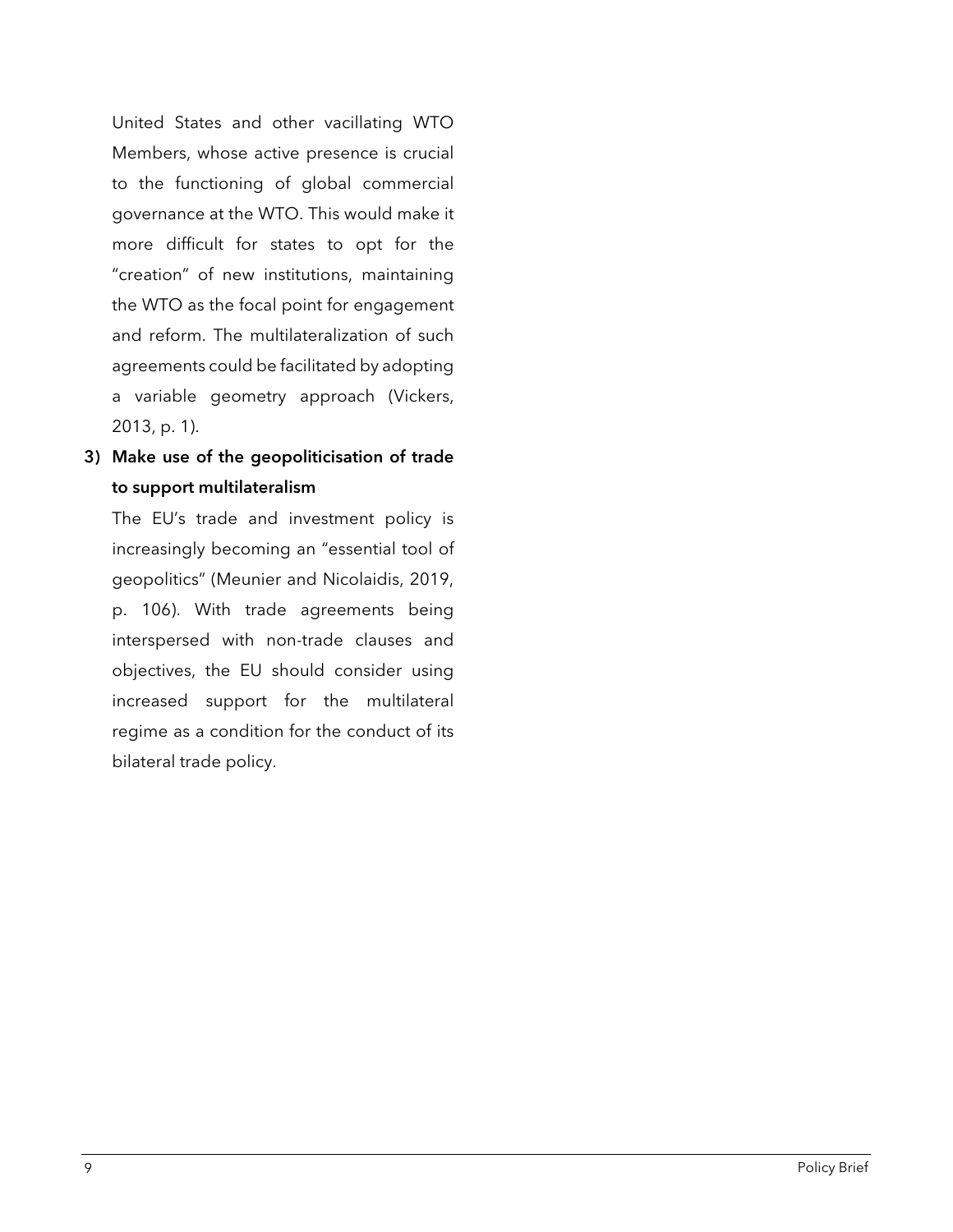### References

- Autor, David, David Dorn & Gordon Hanson. 2015. Untangling Trade and Technology: Evidence From Local Labour Markets. The Economic Journal 125 (584): 621-646.
- Beattie, Alan. 2020. Battle to head WTO offers chance to defend global trading order, 15 June. Available from <https://www.ft.com/content/a283b658-3c71-4ecc-b6f3-84f9993ba0cf>.
- Blackhurst, Richard. 2012. The Role of the Director-General and the Secretariat. In *The Oxford Handbook on the World Trade Organization* edited by Martin Daunton, Amrita Narlikar, and Robert M. Stern, pp. 141-161. Oxford: Oxford University Press.
- Bloomberg. 2020. EU Throws Its Weight Behind Nigerian, Korean WTO-Head Contenders. 5 October. Available from: https://www.bloomberg.com/news/articles/2020-10-05/eu-throwsits-weight-behind-nigerian-korean-wto-head-contenders?sref=xTkgnLSf.
- Bown, Chad P. Why did Trump end the WTO's Appellate Body? Tariffs. Peterson Institute for International Economics, 4 March. Available from https://www.piie.com/blogs/trade-andinvestment-policy-watch/why-did-trump-end-wtos-appellate-body-tariffs.
- Elsig, Manfred. 2010. Principal-agent theory and the World Trade Organization: Complex agency and 'missing delegation'. *European Journal of International Relations* 17 (3): 495-517.
- European Commission. 2015. Trade for All: Towards a more responsible trade and investment policy. Available from: https://trade.ec.europa.eu/doclib/docs/2015/october/tradoc\_153846.pdf.
- European Commission. 2020. Remarks of Exercutive Vice-President Valdis Dombrovskis at the informal meeting of Trade Ministers. 21 September 2020. Available from https://ec.europa.eu/commission/presscorner/detail/en/SPEECH\_20\_1720.
- European Commission. 2020. The WTO multi-party interim appeal arrangement gets operational. 3 August. Available from https://trade.ec.europa.eu/doclib/press/index.cfm?id=2176.
- Evenett, Simon and Johannes Fritz. 2016. FDI Recovers? The 20th Global Trade Alert Report. Centre for Economic Policy Research. Available from https://www.globaltradealert.org/reports/download/13.
- Financial Times. 2020. UK's Liam Fox and Saudi Arabia gain unexpected toehold in race for WTO top job. 18 September. Available from: https://www.ft.com/content/4b8d5026-ad8b-41ccaaba-53d24987869b.
- Fiorini, Matteo, Bernard Hoekman, Petros C. Mavroidis, Douglas Nelson and Robert Wolfe. 2020. Stakeholder Preferences and Priorities for the Next WTO Director General. EUI Working Papers 2020/43. Available from https://cadmus.eui.eu/bitstream/handle/1814/67635/RSCAS%202020\_43.pdf?sequence=1& isAllowed=y.
- Hall, Nina and Ngaire Woods. 2018. Theorizing the role of executive heads in international organizations. *European Journal of International Relations* 24 (4): 865-886.
- Hannah, Erin, James Scott and Rorden Wilkinson. 2018 The WTO in Buenos Aires: The outcome and its significance for the future of the multilateral trading system. The World Economy 41: 2578- 2598.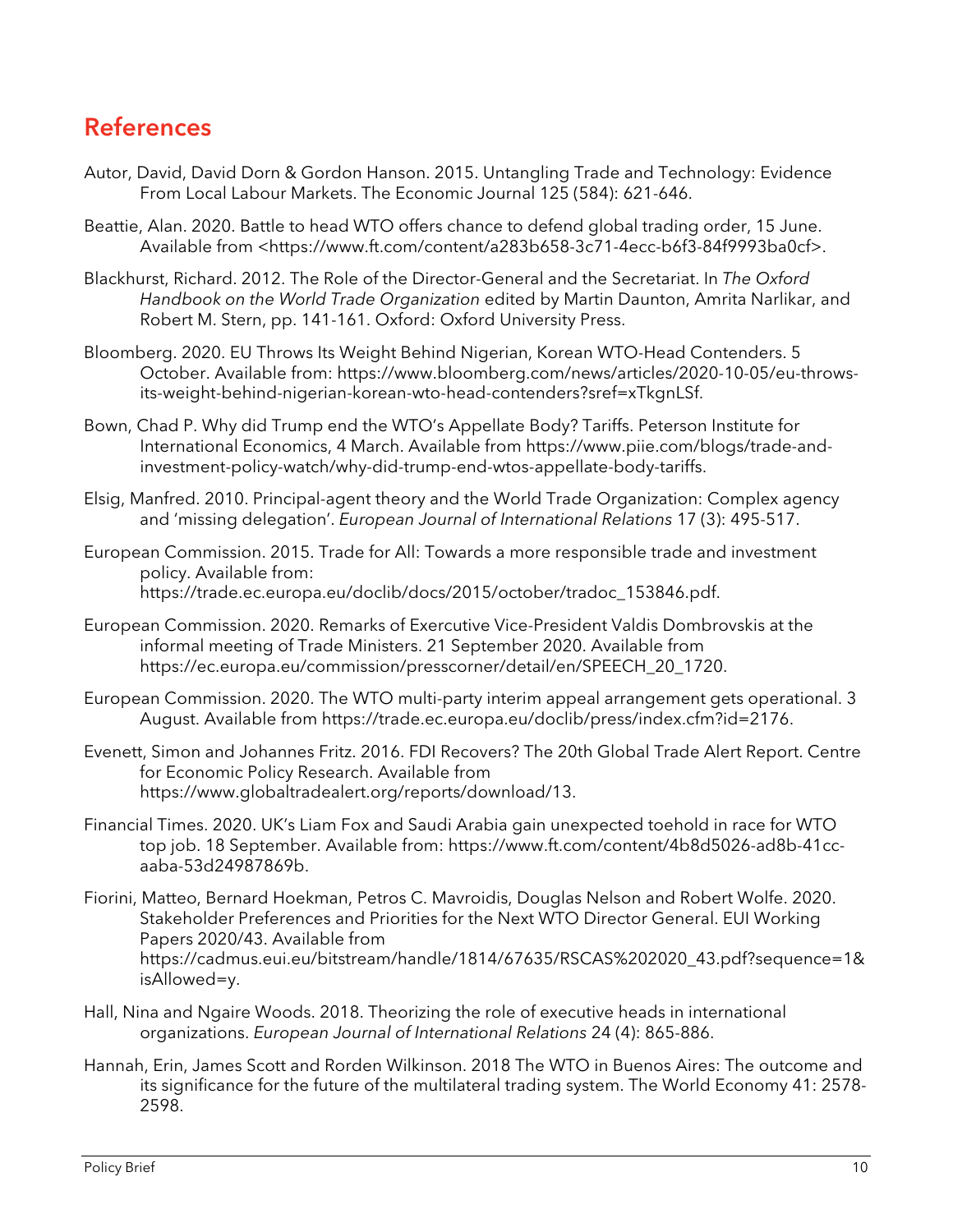- Hoekman, Bernard. 2012. Proposals For WTO Reform. In *The Oxford Handbook on the World Trade Organization* edited by Martin Daunton, Amrita Narlikar, and Robert M. Stern, pp. 743-776. Oxford: Oxford University Press.
- Horn, Henrik, Petros C. Mavroidis and André Sapir. 2010. Beyond the WTO? An anatomy of EU and US preferential trade agreements. *The World Economy* 33 (11): pp. 1565-1588.
- Jupille, Joseph, Walter Mattli and Duncan Snidal. 2013 *Institutional Choice and Global Commerce*. Cambridge: Cambridge University Press.
- Lighthizer, Robert E. 2020. How to Set World Trade Straight. *Wall Street Journal*. 20 August. Available from https://www.wsj.com/articles/how-to-set-world-trade-straight-11597966341?mod=opinion\_lead\_pos5.
- Meunier, Sophie and Kalypso Nicolaidis. 2019. The Geopoliticization of European Trade and Investment Policy. *Journal of Common Market Studies* 57: pp. 103-113.
- Picciotto, Sol. 2011. *Regulating Global Corporate Capitalism*. Cambridge: Cambridge University Press.
- Reich, Arie. 2005. The Threat of Politicisation of the WTO. *University of Pennsylvania Journal of International Economic Law* 26 (4): 779-814.
- Reinsch, William Alan. 2020. The First Cut. Center for Strategic and International Studies. 21 September. Available from https://www.csis.org/analysis/first-cut.
- Shaffer, Gregory. 2005. The role of the Director-General and Secretariat: Chapter IX of the Sutherland Report. *World Trade Review* 4(3): 429–438.
- Sutherland, Peter, Jagdish Bhagwati, Kwesi Botchwey et al. 2004. The Future of the WTO: Addressing Institutional Challenges for the New Millennium. Available from: https://www.wto.org/english/thewto\_e/10anniv\_e/future\_wto\_e.pdf.
- The Economist. 1999. Enough is enough. 8 January. Available from https://www.economist.com/leaders/1999/06/10/enough-is-enough.
- The Economist. 2020. The WTO's outgoing boss leaves behind a hobbled body. 30 August. Available from https://www.economist.com/finance-and-economics/2020/08/30/the-wtosoutgoing-boss-leaves-behind-a-hobbled-body.
- United States Trade Representative. 2020. Report On The Appellate Body Of The World Trade Organization, 11 February. Available from https://ustr.gov/sites/default/files/Report\_on\_the\_Appellate\_Body\_of\_the\_World\_Trade\_Org anization.pdf.
- VanGrasstek, Craig. 2013. *The History and Future of the World Trade Organization*. Geneva: WTO Publications.
- Vickers, Brendan. 2014. *The Relationship Between Plurilateral Approaches and the Trade Round*. E15 Initiative. Geneva: International Centre for Trade and Sustainable Development (ICTSD) and World Economic Forum. Available from: https://e15initiative.org/wpcontent/uploads/2015/09/E15-Functioning-of-the-WTO-Vickers-FINAL.pdf.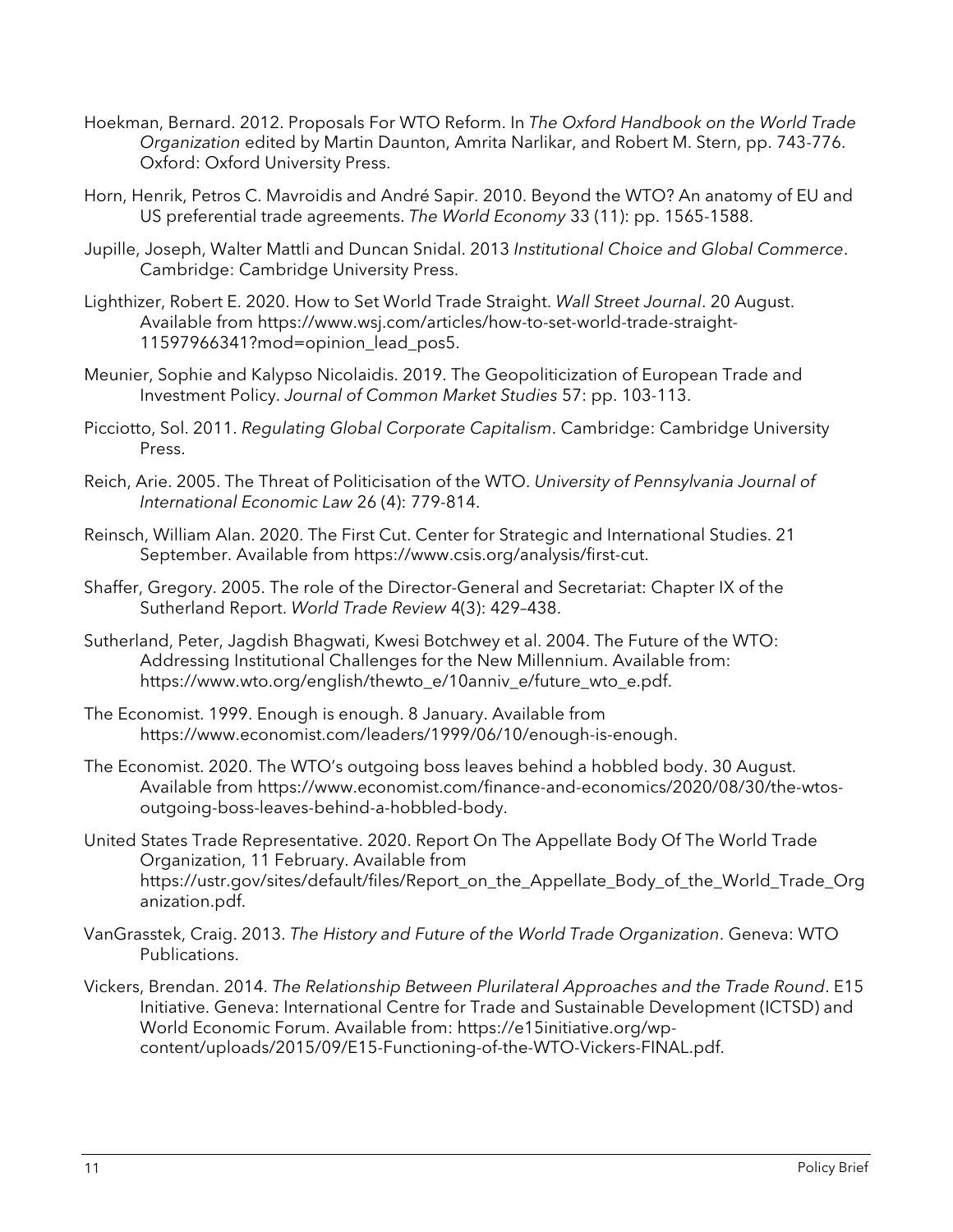- Wolfe, Robert. 2008. Can the Trading System Be Governed? In *Can the world be governed?: possibilities for effective multilateralism*, edited by Alan S Alexandroff, pp. 289-352. Waterloo: Wilfried Laurier University Press.
- World Economic Forum. 2020. 5 reasons why the role of WTO Director-General Matters. 6 June. Available from https://www.weforum.org/agenda/2020/06/5-reasons-why-the-world-tradeorganization-wto-director-general-position-matters-roberto-azevedo-step-down/.
- World Trade Organisation. 2020. DG Azevêdo announces he will step down on 31 August. 14 May. Available from https://www.wto.org/english/news\_e/news20\_e/dgra\_14may20\_e.htm.
- World Trade Organisation. Export Controls and Export Bans over the Course of the Covid-19 Pandemic. 29 April. Available from https://www.wto.org/english/tratop\_e/covid19\_e/bdi\_covid19\_e.pdf.
- World Trade Organisation. 2003. Procedures for the Appointment of Directors-General. 20 January. Available from https://docs.wto.org/dol2fe/Pages/FE\_Search/FE\_S\_S009- Html.aspx?Id=554&BoxNumber=3&DocumentPartNumber=1&Language=E&HasEnglishRec ord=True&HasFrenchRecord=True&HasSpanishRecord=True&Window=L&PreviewContext= DP&FullTextHash=371857150#.
- World Trade Organisation. 2020. DG Azevêdo announces he will step down on 31 August. 14 May. Available from https://www.wto.org/english/news\_e/news20\_e/dgra\_14may20\_e.htm.
- World Trade Organisation. 2020. World merchandise trade fell 14% in volume, 21% in value in Q2 amid global lockdown. 23 September. Available from https://www.wto.org/english/news\_e/news20\_e/stat\_23sep20\_e.htm.
- World Trade Organisation. 2020. WTO Members Narrow Field of DG Candidates. 8 October. Available from: https://www.wto.org/english/news\_e/news20\_e/dgsel\_08oct20\_e.htm